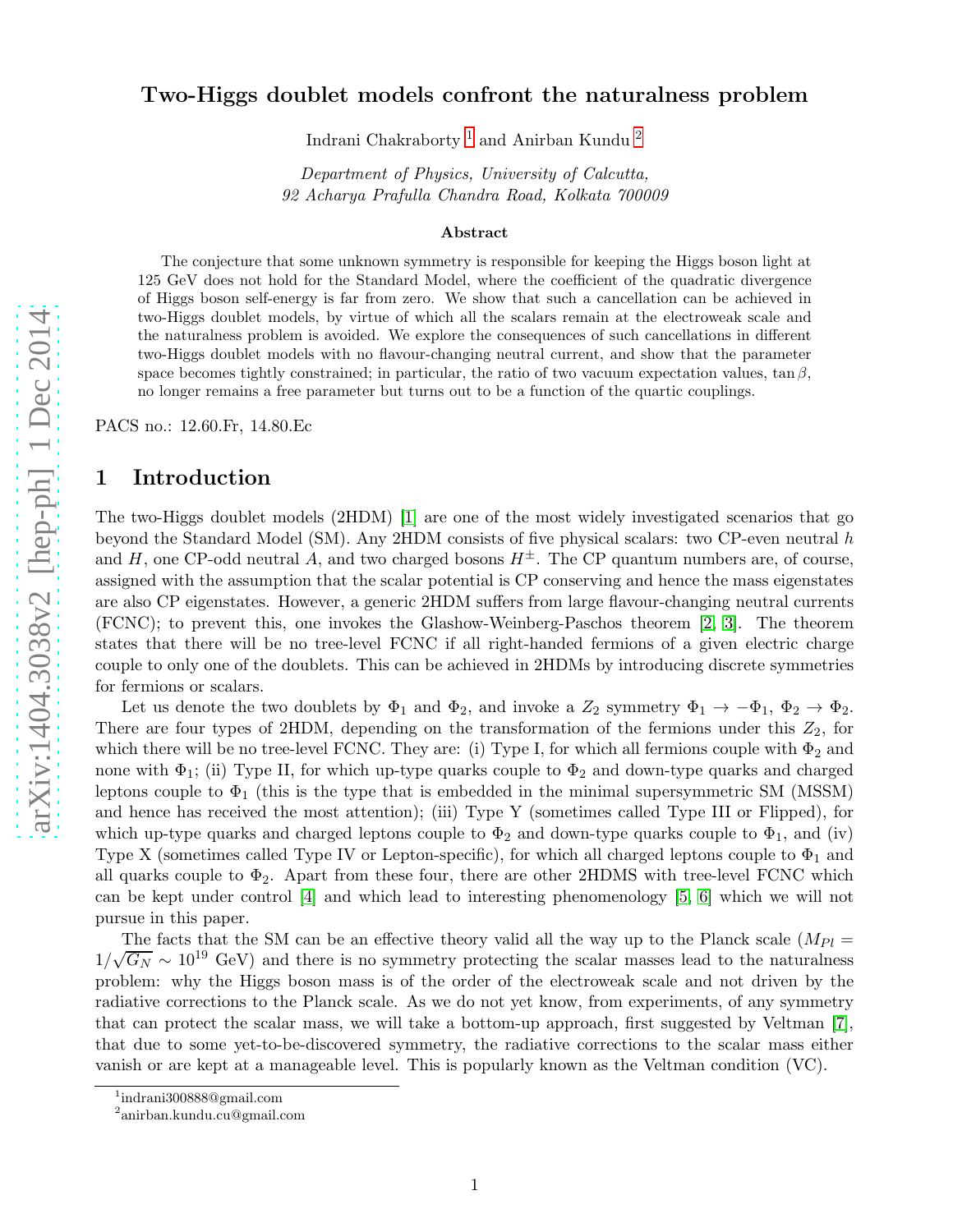The Veltman condition is not an anthropic principle. Rather, it gives a concrete guideline of how the SM extensions should look like if we are to address the naturalness problem. (Exact supersymmetry is one such guideline: a superparticle loop with an opposite sign to the corresponding particle loop, hence cancelling the divergence.) In the SM with a scalar potential

<span id="page-1-1"></span>
$$
V(\Phi) = -\mu^2 \Phi^\dagger \Phi + \lambda (\Phi^\dagger \Phi)^2, \qquad (1)
$$

and the vacuum expectation value (VEV) given by  $\langle \Phi \rangle = v/\sqrt{2}$ , the one-loop quadratically divergent correction to the Higgs self-energy is [\[7\]](#page-13-2)

$$
\delta m_h^2 = \frac{\Lambda^2}{16\pi^2} \left( 6\lambda + \frac{3}{4}g_1^2 + \frac{9}{4}g_2^2 - 6g_t^2 \right) , \qquad (2)
$$

where  $g_1$  and  $g_2$  are the  $U(1)_Y$  and  $SU(2)_L$  gauge couplings, and  $g_t = \sqrt{2}m_t/v$  is the top quark Yukawa coupling. Contributions from other fermions are negligible. We use the cut-off regularization, Λ being the cutoff scale. This is not a Lorentz invariant regularization but has the nice feature of separating the quadratic and the logarithmic divergences. Dimensional regularization does not discriminate between these two, and one gets a slightly different correction [\[8\]](#page-13-3), which includes all the divergences lumped into the ubiquitous  $1/\epsilon$ :

$$
\delta m_h^2 \propto \frac{1}{\epsilon} \left( 6\lambda + \frac{1}{4} g_1^2 + \frac{3}{4} g_2^2 - 6g_t^2 \right) . \tag{3}
$$

As our goal is to cancel the strongest divergence, we will use the cut-off regularization. There are further quadratic divergences coming from two-loop diagrams, but they are suppressed from one-loop contributions by a factor of  $\ln(\Lambda/\mu)/16\pi^2$ , where  $\mu$  is the regularization scale, and is in general small and under control. This correction shifts the unphysical bare mass parameter to the physical pole mass of 125 GeV:

$$
m_h^2 = m_h^{\text{bare}} + \delta m_h^2. \tag{4}
$$

Thus,  $\delta m_h^2/m_h^2$  is a measure of fine-tuning of the theory. The strict VC implies  $\delta m_h^2 = 0$ . We may say that the naturalness problem has been avoided if  $|\delta m_h^2| \le m_h^2$ [3](#page-1-0) , which translates into

$$
\left| m_h^2 + 2m_W^2 + m_Z^2 - 4m_t^2 \right| \le \frac{16\pi^2}{3} \frac{v^2}{\Lambda^2} m_h^2 \,. \tag{5}
$$

This inequality is clearly not satisfied in the SM for  $v^2/\Lambda^2 \le 0.1$ , or  $\Lambda \ge 760$  GeV, and onset of NP at such a low scale is almost ruled out by the LHC.

It is clear from Eq. [\(2\)](#page-1-1) that some positive contribution to  $\delta m_h^2$  is needed to offset the large negative contribution of  $-6g_t^2$ . Thus, the minimal extension of the SM that can satisfy the VC must be bosonic in nature. The easiest option is to introduce new scalars, with the rider that it is imperative to keep these new scalars light too; so simultaneous solution to a set of VCs is required. One might also introduce new gauge bosons that couple to the SM Higgs, but more scalars are anyway needed to give mass to these gauge bosons in a gauge-invariant way.

With new scalars, there are two ways to solve the VCs. Some of the scalar couplings may be negative. This gives a negative contribution to the VC, akin to the fermion loops. However, one must take into account the stability of the potential at all energy scales. The second one is to allow explicit couplings to the fermions for all the scalars. Apart from the 2HDM Type-I, all other 2HDMs have fermionic couplings for both  $\Phi_1$  and  $\Phi_2$ .

The role of the VC in exploring possible directions for new physics has been well explored in the literature. However, the minimal extension, with one or more singlet scalars, received the most attention [\[9,](#page-13-4) [10,](#page-13-5) [11,](#page-13-6) [12\]](#page-13-7). Such singlets are interesting as possible cold dark matter candidates if they do not mix

<span id="page-1-0"></span><sup>&</sup>lt;sup>3</sup>This means no fine-tuning. If one is ready to accept a certain amount of fine-tuning, say 1%, the condition would have been  $|\delta m_h^2| \leq 100 m_h^2$ .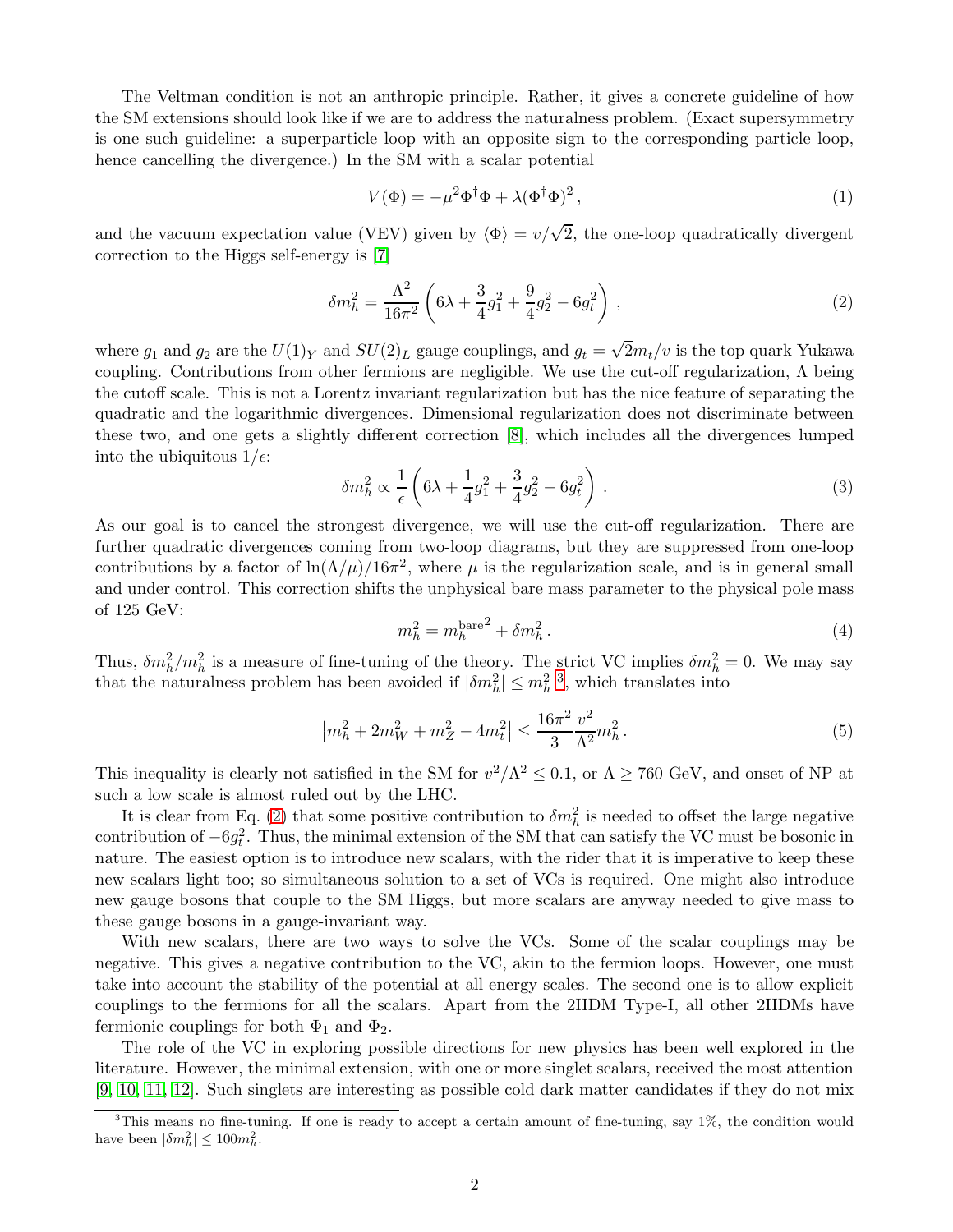with the doublet Higgs. In that case, one is forced to introduce some new fermion multiplets, vectorial in nature, to address the fine-tuning of the singlets. A model with a complex scalar triplet has also been investigated [\[13\]](#page-13-8), which is relevant in the context of type-2 see-saw mechanism and leptogenesis (even though the minimal version of the triplet model does not work properly for the latter). The attractive point about the triplet is that no extra fermions are needed; the neutrinos couple with the triplet scalars and can potentially solve the fine-tuning problem, at the same time ensuring a small neutrino mass.

The 2HDMs share the same property of requiring no extra fermions, and are therefore interesting as a minimal extension to the SM to successfully address the fine-tuning problem. Consequences of applying the VC to 2HDMs were discussed in Ref. [\[14\]](#page-13-9) and then later discussed in more detail in Ref. [\[15\]](#page-13-10). Of course, the Higgs boson was not discovered then and the parameter space was much larger, but we would still like to refer the reader to [\[15\]](#page-13-10) for some points not covered in detail here, like the possibility of CP violation in the scalar sector, or enhancing the 2HDM with one more singlet to generate a cold dark matter candidate.

Except for Type I 2HDM, fermionic couplings exist for all the scalars. Even without fermions, the VC could have been satisfied with some negative scalar quartic couplings, but the stability condition of the scalar potential rules that out, as we will see later. It will also be shown that the imposition of the VC puts a significant constraint on the parameter space. In particular, tan  $\beta$ , the ratio of the VEVs of two scalars, is no longer a free parameter. Later we will try to quantify this statement. We will also show that only Type-II and Flipped 2HDMs can remain valid up to the Planck scale if the couplings are to satisfy the VCs and also respect the stability criteria of the potential.

The paper is arranged as follows. In Section II, we display the scalar potential and Yukawa interactions of different 2HDMs and the stability conditions; we also formulate the Veltman conditions. The analysis is in Section III, and Section IV summarizes and concludes the paper. The one-loop renormalization group equations (RGE) for all the couplings are listed in Appendix A.

### 2 2HDM in brief

We will follow the notations and conventions of Ref. [\[1\]](#page-12-0) and confine ourselves only to the four types of 2HDM with no tree-level FCNC. This can be achieved with the following discrete symmetries (we show only those fields that flip sign under  $Z_2$ :

- Type I:  $\Phi_1 \rightarrow -\Phi_1$ ;
- Type II:  $\Phi_1 \rightarrow -\Phi_1$ ,  $d_R^i \rightarrow -d_R^i$ ,  $e_R^i \rightarrow -e_R^i$ ;
- Lepton specific:  $\Phi_1 \rightarrow -\Phi_1$ ,  $e_R^i \rightarrow -e_R^i$ ;
- Flipped:  $\Phi_1 \rightarrow -\Phi_1$ ,  $d_R^i \rightarrow -d_R^i$ ,

where i is the generation index. Both the scalar doublets  $\Phi_1$  and  $\Phi_2$  have hypercharge +1, and the lower components, which are electrically neutral, get nonzero VEV:

$$
\langle \Phi_1 \rangle = \frac{1}{\sqrt{2}} \begin{pmatrix} 0 \\ v_1 \end{pmatrix}, \langle \Phi_2 \rangle = \frac{1}{\sqrt{2}} \begin{pmatrix} 0 \\ v_2 \end{pmatrix}, \tag{6}
$$

with tan  $\beta = v_2/v_1$  (without loss of generality,  $\beta$  can be taken to lie in the first quadrant, so that both  $v_1, v_2 > 0$  and  $m_W = \frac{1}{2}$  $\frac{1}{2}g_2\sqrt{v_1^2+v_2^2}$ . The CP-conserving scalar potential can be written as

$$
V = m_{11}^{2} \Phi_{1}^{\dagger} \Phi_{1} + m_{22}^{2} \Phi_{2}^{\dagger} \Phi_{2} - m_{12}^{2} \left( \Phi_{1}^{\dagger} \Phi_{2} + \Phi_{2}^{\dagger} \Phi_{1} \right) + \frac{1}{2} \lambda_{1} \left( \Phi_{1}^{\dagger} \Phi_{1} \right)^{2} + \frac{1}{2} \lambda_{2} \left( \Phi_{2}^{\dagger} \Phi_{2} \right)^{2} + \lambda_{3} \left( \Phi_{1}^{\dagger} \Phi_{1} \right) \left( \Phi_{2}^{\dagger} \Phi_{2} \right) + \lambda_{4} \left( \Phi_{1}^{\dagger} \Phi_{2} \right) \left( \Phi_{2}^{\dagger} \Phi_{1} \right) + \frac{1}{2} \lambda_{5} \left[ \left( \Phi_{1}^{\dagger} \Phi_{2} \right)^{2} + \left( \Phi_{2}^{\dagger} \Phi_{1} \right)^{2} \right],
$$
\n(7)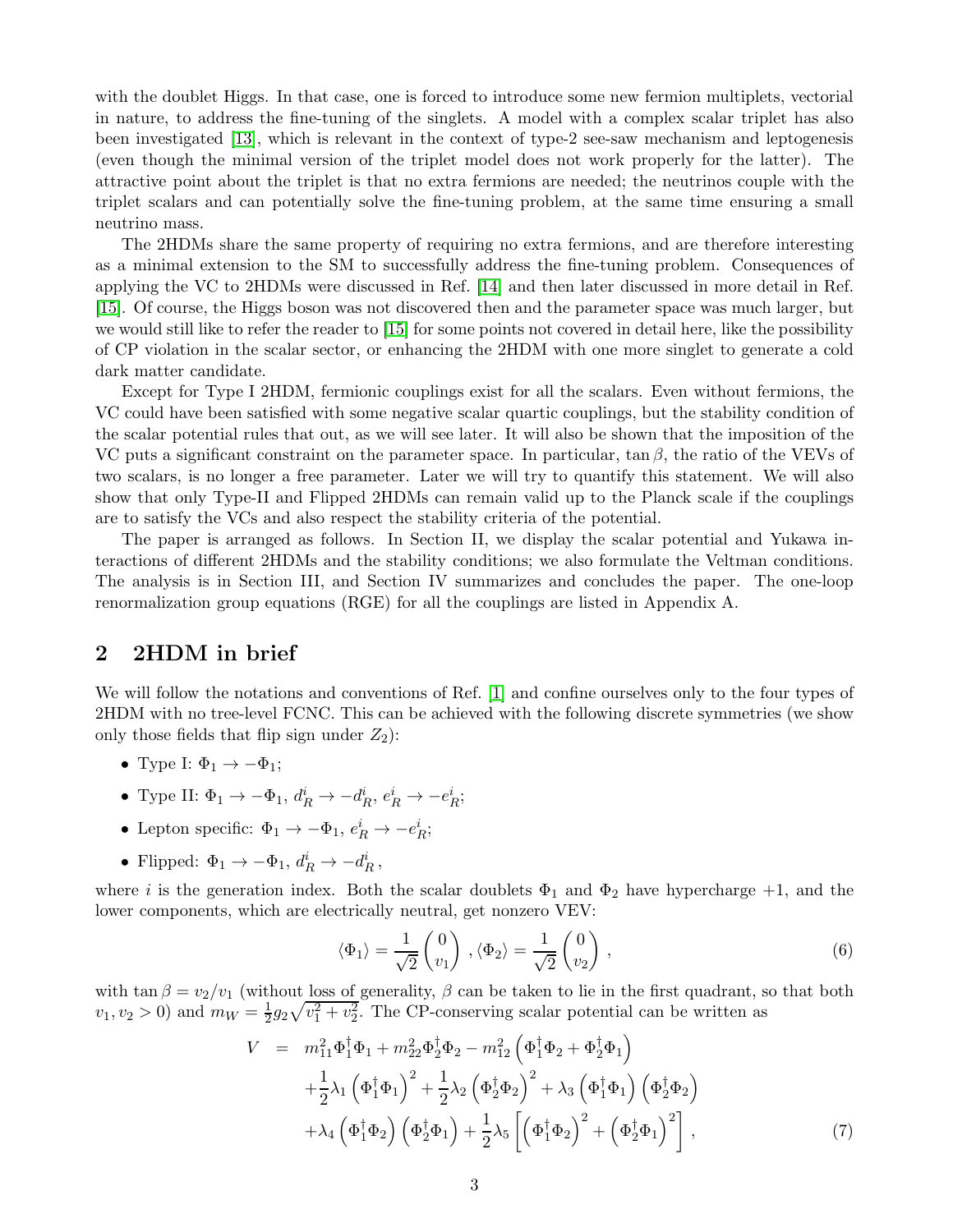where  $m_{12}^2$  softly breaks the  $Z_2$  symmetry <sup>[4](#page-3-0)</sup>. The condition for extremum of the potential is

<span id="page-3-3"></span>
$$
m_{11}^2 - m_{12}^2 \tan \beta + \frac{1}{2} \lambda_1 v_1^2 + \frac{1}{2} (\lambda_3 + \lambda_4 + \lambda_5) v_2^2 = 0,
$$
  

$$
m_{22}^2 - m_{12}^2 \cot \beta + \frac{1}{2} \lambda_2 v_2^2 + \frac{1}{2} (\lambda_3 + \lambda_4 + \lambda_5) v_1^2 = 0.
$$
 (8)

The two CP-even neutral states  $\rho_1$  and  $\rho_2$ , which are components of  $\Phi_1$  and  $\Phi_2$  respectively, are not mass eigenstates. The corresponding mass matrix can be diagonalized through a rotation by an angle  $\alpha$ , and the mass eigenstates are<sup>[5](#page-3-1)</sup>

$$
h = \rho_2 \cos \alpha - \rho_1 \sin \alpha, \quad H = \rho_2 \sin \alpha + \rho_1 \cos \alpha, \tag{9}
$$

where  $h(H)$  is the lighter (heavier) eigenstate. Note that if  $\beta - \alpha = \pi/2(0)$ ,  $h(H)$  will be the SM Higgs boson, with a VEV of  $v = \sqrt{v_1^2 + v_2^2}$ . For example, the  $hVV^*$   $(HVV^*)$  coupling is just the SM coupling times  $\sin(\beta - \alpha)$  (cos( $\beta - \alpha$ ), and the hhVV<sup>\*</sup> (HHVV<sup>\*</sup>) coupling is the SM coupling times  $\sin^2(\beta - \alpha)$  $(\cos^2(\beta - \alpha))$ , where V is any weak gauge boson:

$$
hW^+W^- \quad : \quad \frac{i}{2}g_2^2v\eta_{\mu\nu}\sin(\beta-\alpha)\,,
$$
  
\n
$$
HW^+W^- \quad : \quad \frac{i}{2}g_2^2v\eta_{\mu\nu}\cos(\beta-\alpha)\,,
$$
  
\n
$$
hhW^+W^- \quad : \quad \frac{i}{2}g_2^2\eta_{\mu\nu}\sin^2(\beta-\alpha)\,,
$$
  
\n
$$
HHW^+W^- \quad : \quad \frac{i}{2}g_2^2\eta_{\mu\nu}\cos^2(\beta-\alpha)\,.
$$
\n(10)

The CP-odd scalar A does not couple to gauge bosons. The oblique corrections from such couplings have been computed in Ref. [\[16\]](#page-13-11).

Before we proceed any further, let us note that one should formulate the VCs for  $h$  and  $H$ . However, if we demand the quadratic divergences for both  $h$  and  $H$  to vanish, we might as well formulate them for  $\rho_1$  and  $\rho_2$ . This is what we will do in our subsequent discussion, and perform the entire analysis in terms of the couplings and not the masses. While the propagators are not uniquely defined in the  $\Phi_1-\Phi_2$  basis, this does not affect our analysis as long as we focus on purely the divergent terms.

The most generic Yukawa interactions for these four models can be written as [\[1\]](#page-12-0)

$$
\mathcal{L}_Y = -\sum_{j=1}^2 \left[ Y_j^d \overline{Q}_L d_R \Phi_j + Y_j^u \overline{Q}_L u_R \tilde{\Phi}_j + Y_j^e \overline{L}_L l_R \Phi_j + \text{h.c.} \right],\tag{11}
$$

where  $\tilde{\Phi}_j = i\tau_2 \Phi_j^*, Q_L, L_L, d_R, u_R$  and  $l_R$  are generic doublet quarks, doublet leptons, singlet down-type and singlet up-type quarks, and singlet charged leptons respectively.  $Y_j^d$ ,  $Y_j^u$ ,  $Y_j^e$  are  $3 \times 3$  complex matrices, containing Yukawa couplings for the down, up, and leptonic sectors respectively. In our analysis we will consider only top, bottom, and  $\tau$  Yukawa couplings to be nonzero.

#### 2.1 Stability conditions

The requirement that the scalar potential always remains bounded from below leads to the following stability conditions [\[1\]](#page-12-0):

<span id="page-3-2"></span>
$$
\lambda_1, \lambda_2 \ge 0, \quad \lambda_3 \ge -\sqrt{\lambda_1 \lambda_2}, \quad \lambda_3 + \lambda_4 - |\lambda_5| \ge -\sqrt{\lambda_1 \lambda_2}.
$$
 (12)

<sup>&</sup>lt;sup>4</sup>One can also have quartic terms in the scalar potential that break  $Z_2$ . These terms have odd numbers of  $\Phi_1$  and  $\Phi_2$ and hence do not conribute to the quadratic divergences at the one-loop level.

<span id="page-3-1"></span><span id="page-3-0"></span><sup>&</sup>lt;sup>5</sup>One can always replace  $\alpha$  by  $\pi + \alpha$  which introduces an otherwise irrelevant overall minus sign.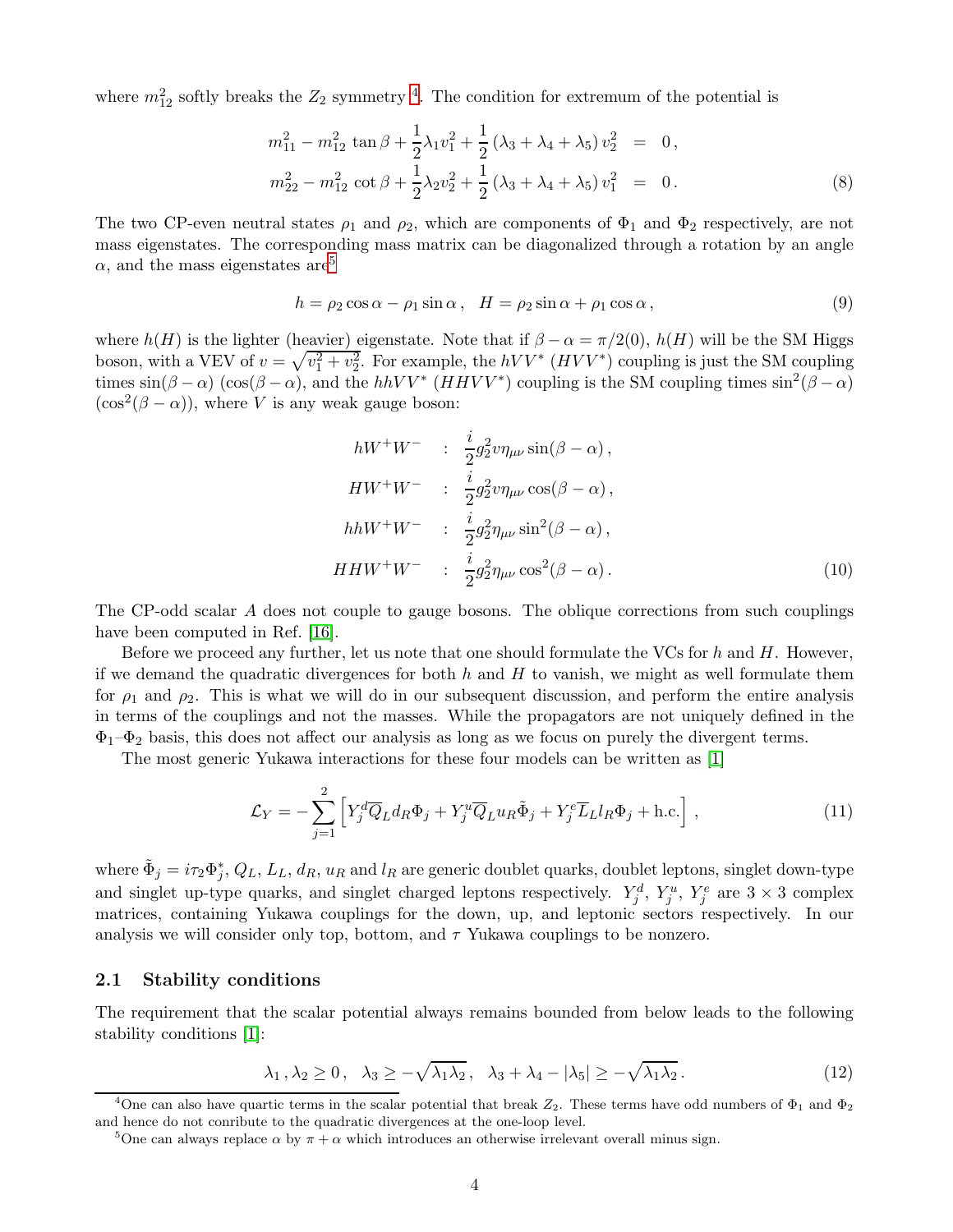Thus,  $\lambda_3$ ,  $\lambda_4$ , and  $\lambda_5$  can potentially be negative. There can be charge-breaking or CP-breaking stable points of the potential; however, if the normal minimum is deeper, such stable points can at best be saddle points [\[17,](#page-13-12) [18\]](#page-13-13). There can, of course, be more than one normal stable points of 2HDM [\[19\]](#page-13-14). The last condition shows that  $\lambda_5 = 0$  leads to the most stable configuration for a given set of the other quartic couplings. We have checked, explicitly, that for all the 2HDMs discussed here, there is at least one CP- and charge-conserving minimum for the parameter space points under consideration, in particular for the benchmark points mentioned later.

#### 2.2 Veltman conditions

If the Yukawa couplings are neglected, the VCs for  $\rho_1$  and  $\rho_2$  are the same for all 2HDMs. The self-energy corrections are <sup>[6](#page-4-0)</sup>

$$
\delta' m_{\rho_1}^2 = \frac{\Lambda^2}{16\pi^2} \left[ \left( \frac{9}{4} g_2^2 + \frac{3}{4} g_1^2 \right) + 2\lambda_3 + 3\lambda_1 + \lambda_4 \right] \equiv \frac{\Lambda^2}{16\pi^2} f_{\rho_1}',\tag{13}
$$

$$
\delta' m_{\rho_2}^2 = \frac{\Lambda^2}{16\pi^2} \left[ \left( \frac{9}{4} g_2^2 + \frac{3}{4} g_1^2 \right) + 2\lambda_3 + 3\lambda_2 + \lambda_4 \right] \equiv \frac{\Lambda^2}{16\pi^2} f_{\rho_2}' \,. \tag{14}
$$

Even if we neglect the gauge couplings, there are no solutions consistent with Eq. [\(12\)](#page-3-2), except the trivial solution  $\lambda_i = 0$ . Note that there is no term proportional to  $\lambda_5$ ; the quadratically divergent contributions cancel out.

With the introduction of the Yukawa couplings (only for t, b, and  $\tau$ ), the corrections turn out to be as follows.

<span id="page-4-1"></span>• Type I:

$$
f_{\rho_1} = f'_{\rho_1} , \quad f_{\rho_2} = f'_{\rho_2} - 3\left(Y_2^b\right)^2 - 3\left(Y_2^t\right)^2 - \left(Y_2^{\tau}\right)^2 . \tag{15}
$$

• Type II:

$$
f_{\rho_1} = f'_{\rho_1} - 3\left(Y_1^b\right)^2 - \left(Y_1^{\tau}\right)^2, \quad f_{\rho_2} = f'_{\rho_2} - 3\left(Y_2^t\right)^2. \tag{16}
$$

• Lepton-specific:

$$
f_{\rho_1} = f'_{\rho_1} - (Y_1^{\tau})^2 \;, \quad f_{\rho_2} = f'_{\rho_2} - 3\left(Y_2^b\right)^2 - 3\left(Y_2^t\right)^2 \;.
$$
 (17)

• Flipped:

$$
f_{\rho_1} = f'_{\rho_1} - 3\left(Y_1^b\right)^2, \quad f_{\rho_2} = f'_{\rho_2} - 3\left(Y_2^t\right)^2 - \left(Y_2^{\tau}\right)^2. \tag{18}
$$

Thus, the complete one-loop quadratically divergent corrections are

$$
\delta m_{\rho_{1(2)}}^2 = \frac{\Lambda^2}{16\pi^2} f_{\rho_{1(2)}},\tag{19}
$$

and the strict enforcement of the VCs require  $f_{\rho_1} = 0$ ,  $f_{\rho_2} = 0$ . In addition, if they are to hold at all energy scales, we also need  $df_{\rho_1}/d(\ln q^2) = 0$ ,  $df_{\rho_2}/d(\ln q^2) = 0$ .

<span id="page-4-0"></span> $6$ We are not in the mass basis, so these are, strictly speaking, the corrections to the 2-point Green's functions.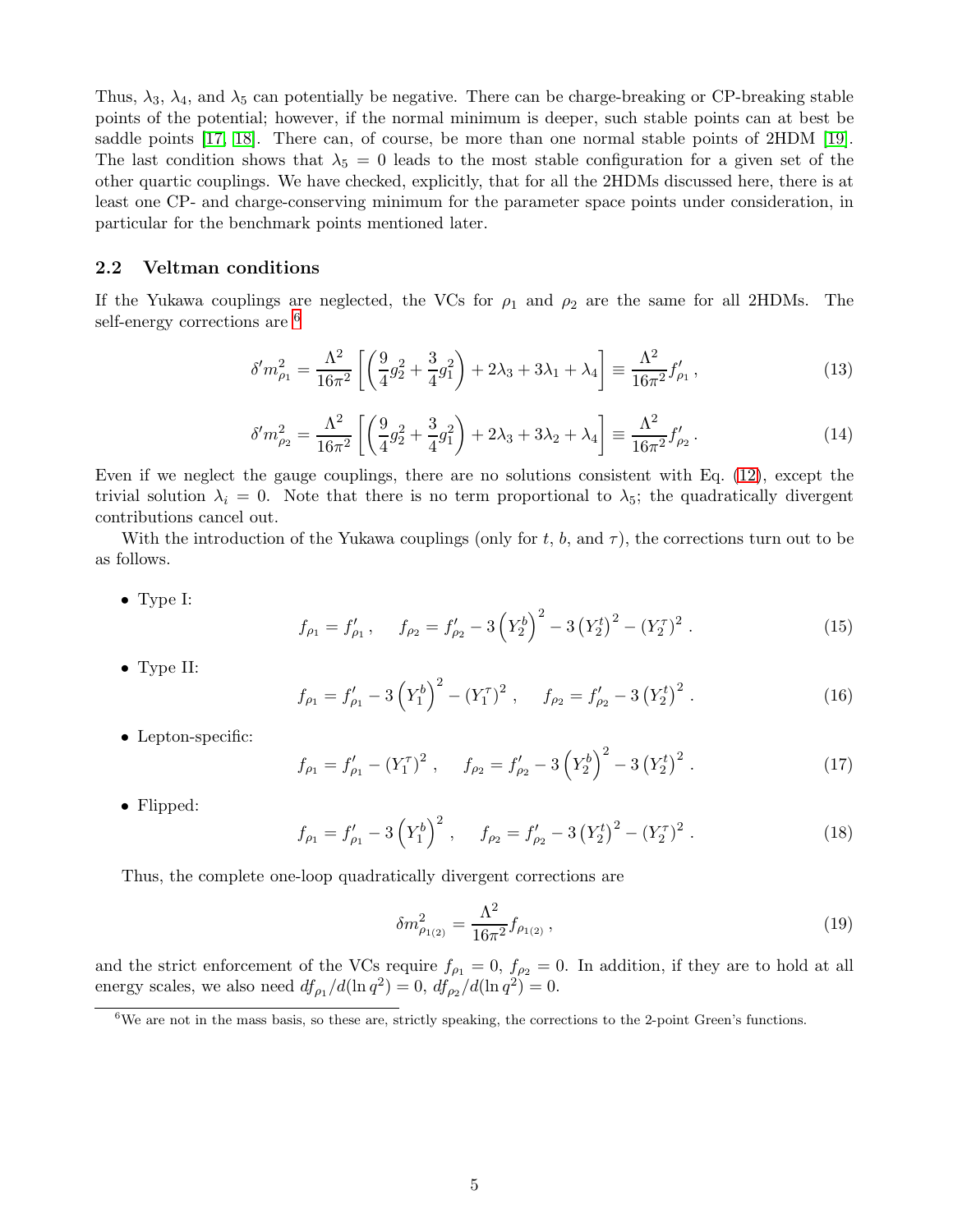#### 2.3 RG Equations

We would also like to see how stable the VCs are, *i.e.* whether they remain more or less close to zero or vary wildly as go up the energy scale. While stability ensures a proper solution to the fine-tuning problem at all energy scales, one must take into account that (i) this is only a one-loop analysis and therefore strict enforcement of the VC may not be possible, and (ii) we work in the weak basis  $(\rho_1, \rho_2)$ and not the mass basis  $(h, H)$ , so the corrections can be linked with the mass eigenstates only after a proper basis rotation. As the corrections for  $\rho_1$  and  $\rho_2$  are different, the mixing angle  $\alpha$  will also change with the energy scale.

Without the Yukawa couplings, the RGEs for all 2HDM would have been the same [\[20\]](#page-13-15). Simplified expressions for the one-loop RGEs, keeping only the top, bottom, and  $\tau$  Yukawa couplings, are given in Appendix A. Detailed expressions can be found in Ref. [\[1\]](#page-12-0). Note that the coupled nature of the RGEs for  $\lambda_1-\lambda_4$  ensures that if one of them hits the Landau pole, all the rest will do the same almost at the same point. The only exception is  $\lambda_5$ ; if it is zero to start with, it will always remain zero. The values of all the couplings are taken to be at the weak scale  $q^2 = m_Z^2$  initially and run upwards.

### 3 Analysis

Our strategy of analysis is going to be as follows. For every 2HDM (except Type-I), we first find out the parameter space for the five  $\lambda_i$  couplings as well as tan  $\beta$  for which both the VCs are satisfied at the electroweak scale. Because of the higher-order effects and the uncertainties in the gauge and top Yukawa couplings, we do not expect an exact cancellation, and will settle for  $|f_{\rho_1}|, |f_{\rho_2}| < 0.01$ . Considering the magnitude of possible higher-order effects  $^7$  $^7$ , we consider this limit to be a pretty conservative estimate.

The mass term  $m_{12}^2$  has nothing to do with the quadratic divergences, but it controls the physical scalar masses. In the  $(\rho_1, \rho_2)$  basis, the CP-even mass matrix is

$$
M_{\rm CP-even} = \begin{pmatrix} m_{12}^2 \tan \beta + \lambda_1 v^2 \cos^2 \beta & -m_{12}^2 + \frac{1}{2} (\lambda_3 + \lambda_4 + \lambda_5) v^2 \sin 2\beta \\ -m_{12}^2 + \frac{1}{2} (\lambda_3 + \lambda_4 + \lambda_5) v^2 \sin 2\beta & m_{12}^2 \cot \beta + \lambda_2 v^2 \sin^2 \beta \end{pmatrix} \tag{20}
$$

which follows from the minimization conditions. We choose  $m_{12}$  in such a way that the lightest CP-even state has a mass between 123 and 127 GeV, keeping the window for possible higher-order corrections. We also ensure that the couplings of h to fermions and gauge bosons are SM-like, i.e.  $\cos^2(\alpha - \beta) \sim 0$ . The charged Higgs mass is given by

$$
m_{H^{+}}^{2} = 2m_{12}^{2}/\sin 2\beta - \frac{1}{2}v^{2}(\lambda_{4} + \lambda_{5})
$$
\n(21)

and the CP-odd state has a mass

$$
m_A^2 = 2\,m_{12}^2/\sin 2\beta - v^2\lambda_5\,. \tag{22}
$$

This shows that in the large  $\tan \beta$  limit (sin 2 $\beta \sim 0$ ), in which we will be interested,  $m_{12}^2$  should be positive unless  $\lambda_5$  (and maybe  $\lambda_4$ ) is large and negative. It can be easily checked that such large negative values of  $\lambda_5$  at the electroweak scale lead to a further downward running of  $\lambda_5$  at higher energy scales and hence make the potential unstable very quickly. Thus, we will always take  $m_{12}^2$  to be positive in our analysis.

That  $m_{12}^2$  cannot be large and negative can also be checked from the minimization conditions  $\partial^2 V(v_1, v_2) / \partial v_1^2 > 0$ ,  $\partial^2 V(v_1, v_2) / \partial v_2^2 > 0$ . With Eq. [\(8\)](#page-3-3), this leads to a lower bound

$$
m_{12}^2 \tan \beta + \lambda_1 v_1^2 > 0
$$
,  $m_{12}^2 \cot \beta + \lambda_2 v_2^2 > 0$ . (23)

<span id="page-5-0"></span><sup>&</sup>lt;sup>7</sup>The two-loop divergences are suppressed compared to the leading ones by a factor of  $\ln(\Lambda^2/m^2)/16\pi^2$ .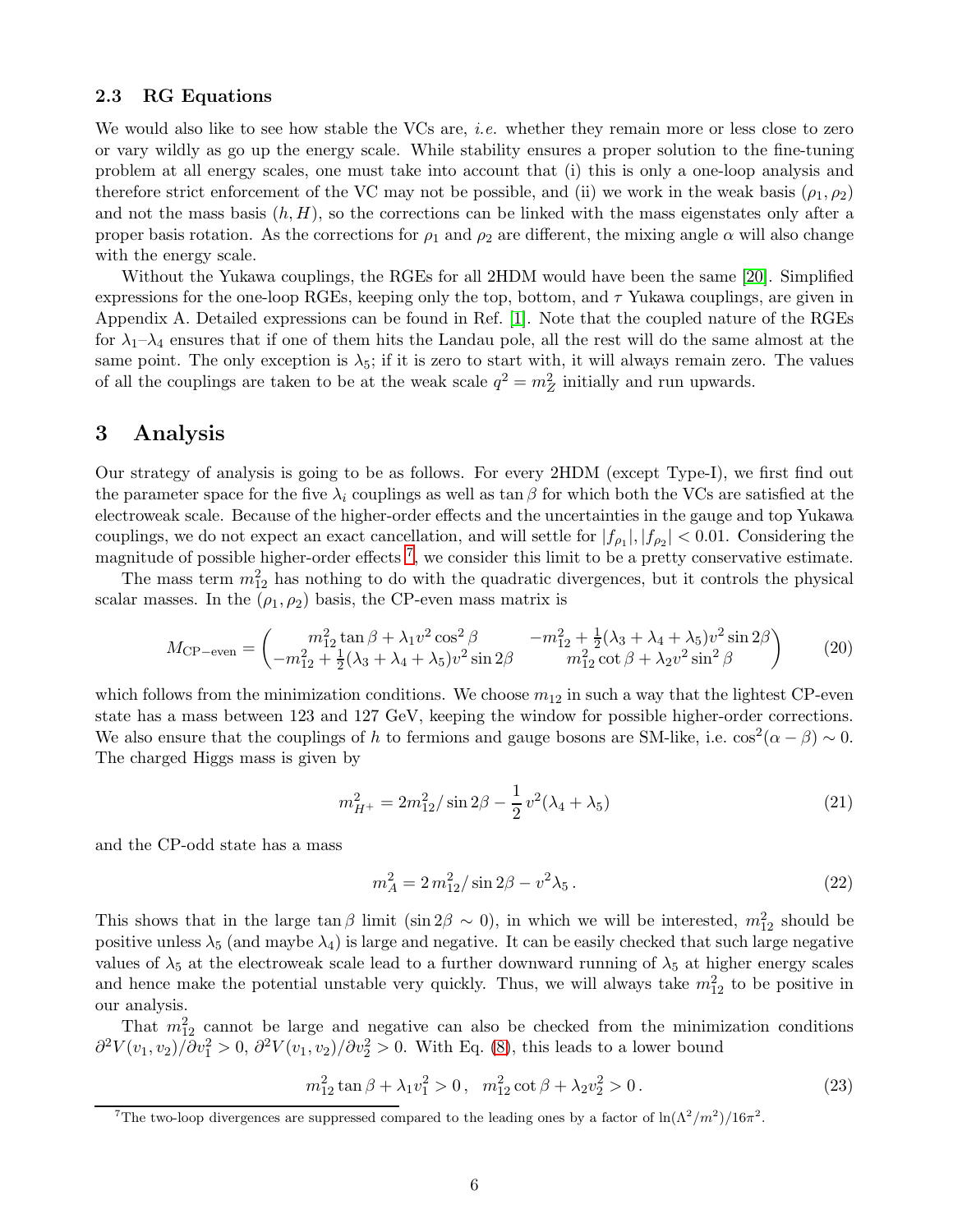We have also imposed the charged Higgs mass limit of  $m_{H+} > 300$  GeV for Type-II and flipped models, mostly coming from  $b \to s\gamma$  [\[21\]](#page-13-16). There are no such limits on the lepton-specific model (and also on Type-I), but the non-observation at the LHC has been taken into account.

For all the models, we have scanned over the entire parameter space specified by the quartic couplings  $\lambda_1-\lambda_5$ ,  $m_{12}$  and tan  $\beta$ . We consider only those values of the aforesaid parameters that pass the stability criteria of the potential and also give at least one charge- and CP-conserving minimum. After this, we impose both the VCs, but not in the strictest sense; we keep a narrow window for possible two-loop and higher-order corrections.

#### 3.1 Type I

As  $\Phi_1$  does not couple to fermions, the VC for  $\rho_1$ , Eq. [\(15\)](#page-4-1), has to be satisfied from negative quartic couplings  $\lambda_3$  and  $\lambda_4$ . However, it is easy to check that this makes the vacuum unstable. This is a generic feature over the entire parameter space and therefore we will not further discuss the Type-I 2HDM. Suffice it to say that the fine-tuning problem remains in Type-I 2HDM, and probably in all 2HDMs where at least one of the doublet does not couple to the fermions.

#### 3.2 Type II

Even before we start the analysis, it is intuitively obvious that the VCs can only be satisfied in the large tan  $\beta$  region if the  $\lambda_i$  couplings are small, as only in this region  $Y_2^t$  is comparable in magnitude with  $Y_1^b$  or  $Y_1^{\tau}$ . Again, in the large tan  $\beta$  region,  $Y_2^t$ , which is proportional to  $m_t/\sin \beta$ , is more or less constant. As the other terms in  $f_{\rho_2}$  are determined from the VC,  $|f_{\rho_1}| < 0.01$ , this locks the allowed values of  $\lambda_2$  to a narrow range.

For our scan, we have used the following ranges, but making sure that the values are consistent with the stability criteria:

 $0 \leq \lambda_1 \leq 0.4$ ,  $0 \leq \lambda_2 \leq 0.4$ ,  $-0.15 \leq \lambda_3 \leq 0.25$ ,  $-0.15 \leq \lambda_4 \leq 0.25$ ,  $30.0 \leq \tan \beta \leq 51.0$ . (24)

We have also scanned a wide range of values for  $m_{12}$ , but kept  $\lambda_5 = 0$  to explore the maximum region in the parameter space where the potential is stable. Note that in this case  $m_{12}^2 > 0$ . While our explored parameter space is not exhaustive, there are a few interesting observations.

First,  $\tan \beta$  is going to be large, as expected. The lowest possible value is 31.3, for  $\lambda_1 = 0$ , and increases almost linearly with  $\lambda_1$ , ending at 49.2 for  $\lambda_1 = 0.35$ . For any chosen value of  $\lambda_1$ , the allowed range of tan  $\beta$  is narrow; we found it nowhere to be more than 0.35 <sup>[8](#page-6-0)</sup>. This is, in fact, a general conclusion for type II and flipped models; if the VCs are to be satisfied,  $\tan \beta$  is no longer an independent variable, rather it turns out to be a function of the quartic couplings. The Yukawa couplings are obviously fixed by the fermion masses and  $\tan \beta$ .

Second,  $\lambda_2$  is bound, again as expected, the weak scale value being between 0 and 0.25. While this is not physically meaningful itself, let us note that this gives a large contribution to the (22)-element of the CP-even mass matrix, in particular for large tan  $\beta$ .

There are no such constraints on  $\lambda_3$ ,  $\lambda_4$ , and  $m_{12}$ , except that the lightest CP-even scalar should be between 123 and 127 GeV, and the charged scalar should be more than 300 GeV. Over the entire parameter space, we found  $\cos^2(\alpha - \beta) < 0.006$ , so that the lightest CP-even eigenstate behaves almost entirely like the SM Higgs boson. This tells immediately that  $\alpha$  must be very small as tan  $\beta$  is large; for Type-II 2HDM, we found  $\alpha$  to lie between  $-0.0$  and  $-0.02$ .

We have also chosen a couple of benchmark points to study the model in further details and illustrate the salient features.

<span id="page-6-0"></span><sup>&</sup>lt;sup>8</sup>This margin depends on how strictly we wish to impose the VCs. For a strict imposition, the width goes to zero.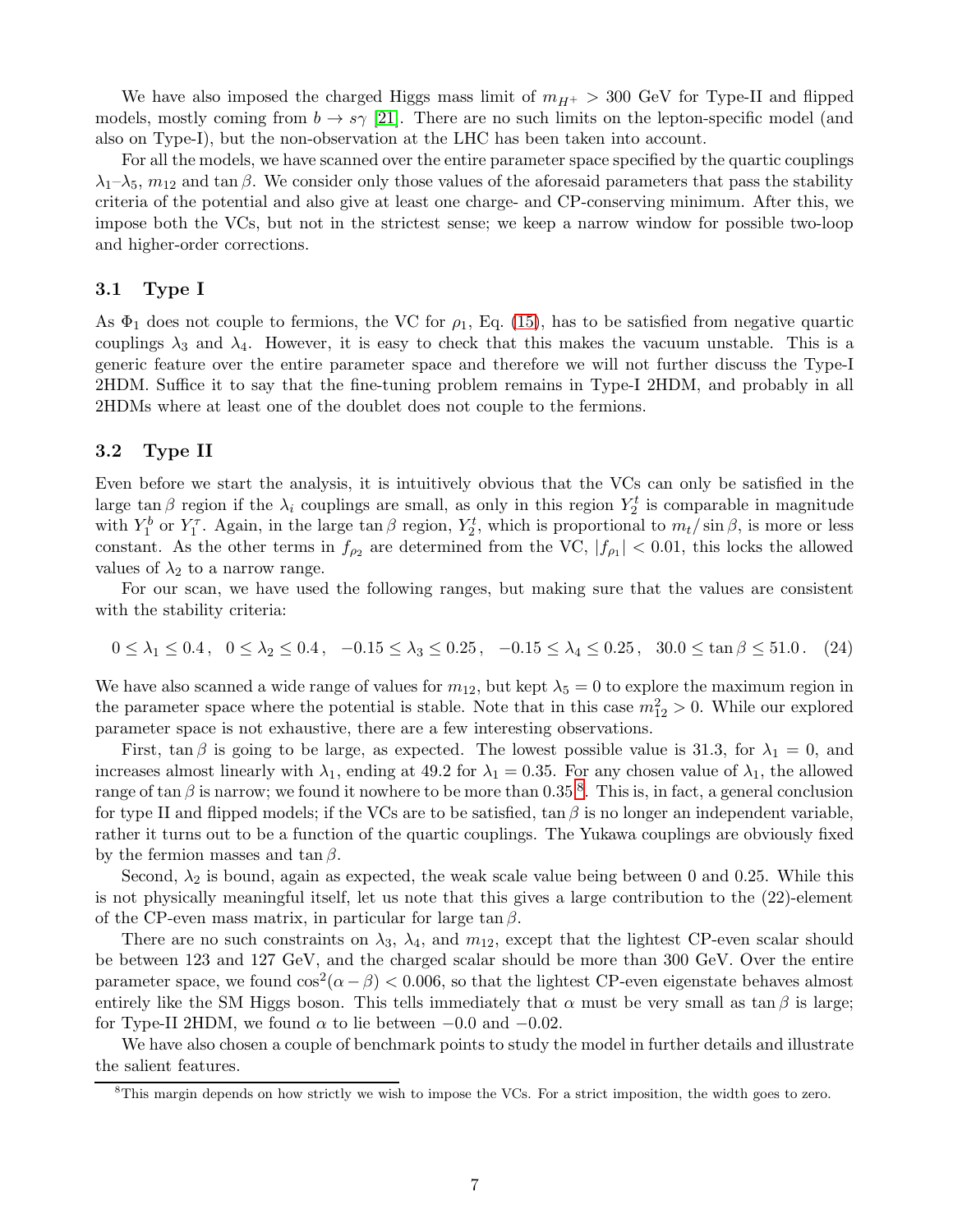• For the first benchmark point (hence called BMtype2-1), we take  $\lambda_1 = 0.0, \lambda_2 = 0.1, \lambda_3 = 0.065$ ,  $\lambda_4 = 0.02$  and  $\lambda_5 = 0$ . From a very narrow allowed range, we choose tan  $\beta = 33.5$ . These values, and from now on all the benchmark values, are at the electroweak scale  $q^2 = m_Z^2$ . Corresponding values for the Yukawa couplings are  $Y_1^b = 0.61, Y_1^{\tau} = 0.24, Y_2^t = 0.71$ . To keep  $m_{H^+} > 300$ GeV, we need  $m_{12} > 10$  GeV. The RG evolution of the couplings show that the model remains perturbative almost till the Planck scale for the first benchmark.



<span id="page-7-0"></span>Figure 1: Running of couplings for the first and second benchmark points in Type-II 2HDM. The line held steady at 0 is for  $\lambda_5$  (dash-dot), the slowly falling line is for  $Y_2^t$  (short dash-dot). The other four lines are, from top to bottom at the right-edge, (i)  $\lambda_3$  (short dash),  $\lambda_2$  (long dash),  $\lambda_4$  (dot) and  $\lambda_1$ (solid) for the left plot (BMtype2-1), (ii)  $\lambda_1$  (solid),  $\lambda_3$  (short dash),  $\lambda_2$  (long dash) and  $\lambda_4$  (dot) for the right plot (BMtype2-2).

• The second benchmark point (BMtype2-2) is specified by  $\lambda_1 = 0.35$ ,  $\lambda_2 = 0.10$ ,  $\lambda_3 = 0.15$ ,  $\lambda_4 = -0.15$ , and  $\lambda_5 = 0$ ; tan  $\beta$  is constrained at 46.0, and  $m_{12} > 10$  GeV. The Yukawa couplings are  $Y_1^b = 0.84$ ,  $Y_1^{\tau} = 0.33$ , and  $Y_2^t = 0.71$ . Note that all the couplings remain perturbative till the Planck scale for this benchmark.



<span id="page-7-1"></span>Figure 2: Variation of  $f_{\rho_1}$  (red, solid) and  $f_{\rho_2}$  (blue, dashed) with energy for Type-II 2HDM.

The Yukawa coupling  $Y_2^t$  goes down with energy (see Fig. [1](#page-7-0) or Eq.  $(A.2)$ ), while the scalar quartics either remain stable or increase. This destabilizes the VC for  $\rho_2$ . The destablization is more for higher values of the  $\lambda_i$  couplings. We show, in Fig. [2,](#page-7-1) the behaviour of  $f_{\rho_1}$  and  $f_{\rho_2}$  for BMtype2-2; the former is more under control than the latter, as expected. While it may appear that the VCs are satisfied only at the electroweak scale but goes unmanageably out of control at higher  $q^2$ , we again stress that (i)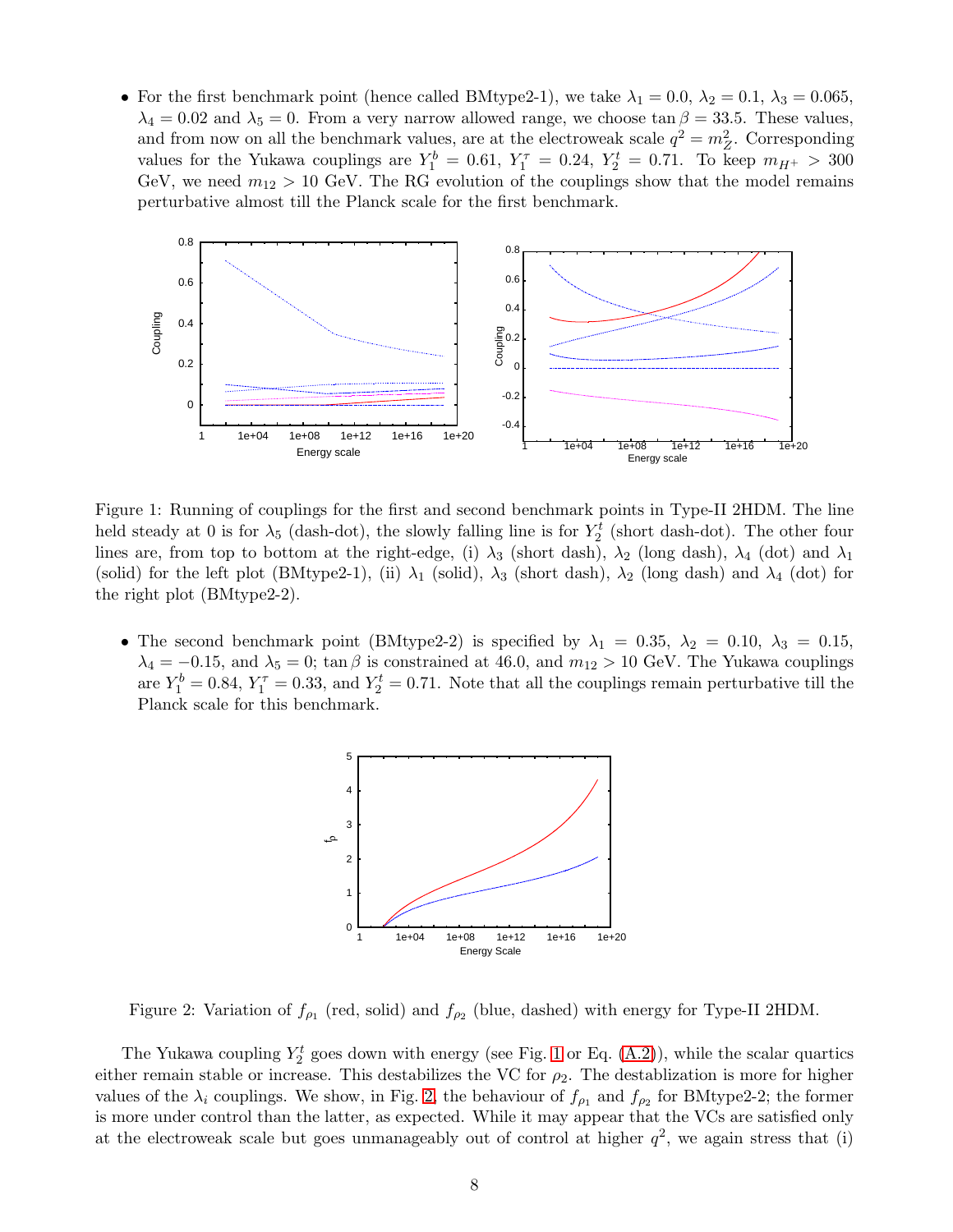this is only a one-loop calculation and unless the higher-order terms are computed, there is no way to know whether the behaviour is stable; and (ii) there may be some new physics at an intermediate scale that modifies the VCs. Also note that the fine-tuning of the physical scalar masses will be different, the corresponding functions  $f_h$  and  $f_H$  being some combinations of  $f_{\rho_1}$  and  $f_{\rho_2}$ .

### 3.3 Flipped

The flipped 2HDM is very similar to Type-II, in fact, if we neglect the  $\tau$  Yukawa coupling, they are identical. So we expect almost the same behaviour: a very tight constraint on  $\lambda_2$ , which turns out to be below 0.05, and range for tan  $\beta$  is from 40.3 to 50.5. We take  $m_{12} > 10$  GeV to keep  $m_{H^+} > 300$ GeV. The Higgs mixing angle  $\alpha$  lies between  $-0.025$  and  $-0.019$ .

Our scan range is

$$
0.1 \le \lambda_1 \le 0.4 \,, \quad 0 \le \lambda_2 \le 0.2 \,, \quad -0.05 \le \lambda_3 \le 0.2 \,, \quad -0.05 \le \lambda_4 \le 0.25 \,, \tag{25}
$$

and  $\lambda_5 = 0$ . The allowed range of  $\tan \beta$  is  $40.3 < \tan \beta < 50.5$ .

• For the first benchmark (BMflip-1), we take  $\lambda_1 = 0.35$ ,  $\lambda_2 = 0.05$ ,  $\lambda_3 = 0.18$ ,  $\lambda_4 = -0.045$ ,  $\lambda_5 = 0$ and  $\tan \beta = 49.0$ . The Yukawa couplings are,  $Y_1^b = 0.90$ ,  $Y_2^{\tau} = 0.007$ , and  $Y_2^t = 0.71$ . Note that all the couplings are well-behaved till the Planck scale.



Figure 3: Running of couplings for the first and second benchmark points in the flipped 2HDM. The line held steady at 0 is for  $\lambda_5$  (dash-dot), the slowly falling line is for  $Y_2^t$  (short dash-dot). Among the others, for BMflip-1 (left plot), lines at the left edge are for  $\lambda_1$  (solid),  $\lambda_3$  (short dash),  $\lambda_2$  (long dash), and  $\lambda_4$  (dot) (from top to bottom) respectively. For BMflip-2 (right plot), lines at the left edge, from top to bottom, are for  $\lambda_4$  (dot),  $\lambda_3$  (short dash),  $\lambda_1$  (solid) and  $\lambda_2$  (long dash) respectively.

• The second benchmark (BMflip-2) is taken at  $\lambda_1 = 0.1$ ,  $\lambda_2 = 0.0$ ,  $\lambda_3 = 0.19$ ,  $\lambda_4 = 0.07$ ,  $\lambda_5 = 0.0$ and  $\tan \beta = 42.5$ . The Yukawa couplings are,  $Y_1^b = 0.778$ ,  $Y_2^{\tau} = 0.007$ ,  $Y_2^t = 0.7075$ . Again, the model is stable till the Planck scale.

The stability of  $f_{\rho_1}$  and  $f_{\rho_2}$  is shown in Fig. [4](#page-9-0) for BMflip-1.

### 3.4 Lepton specific

Lepton-specific 2HDM also needs large values of tan β because the  $\tau$ -Yukawa coupling has to play the deciding role in the VC of  $\rho_1$ . In fact, it is even larger than that needed for Type-II and flipped 2HDM, as  $m_{\tau} < m_b$ .

Our scan range is

$$
0 \le \lambda_1 \le 0.4 \,, \quad 0.0 \le \lambda_2 \le 0.4 \,, \quad -0.05 \le \lambda_3 \le 0.4 \,, \quad -0.05 \le \lambda_4 \le 0.4 \,. \tag{26}
$$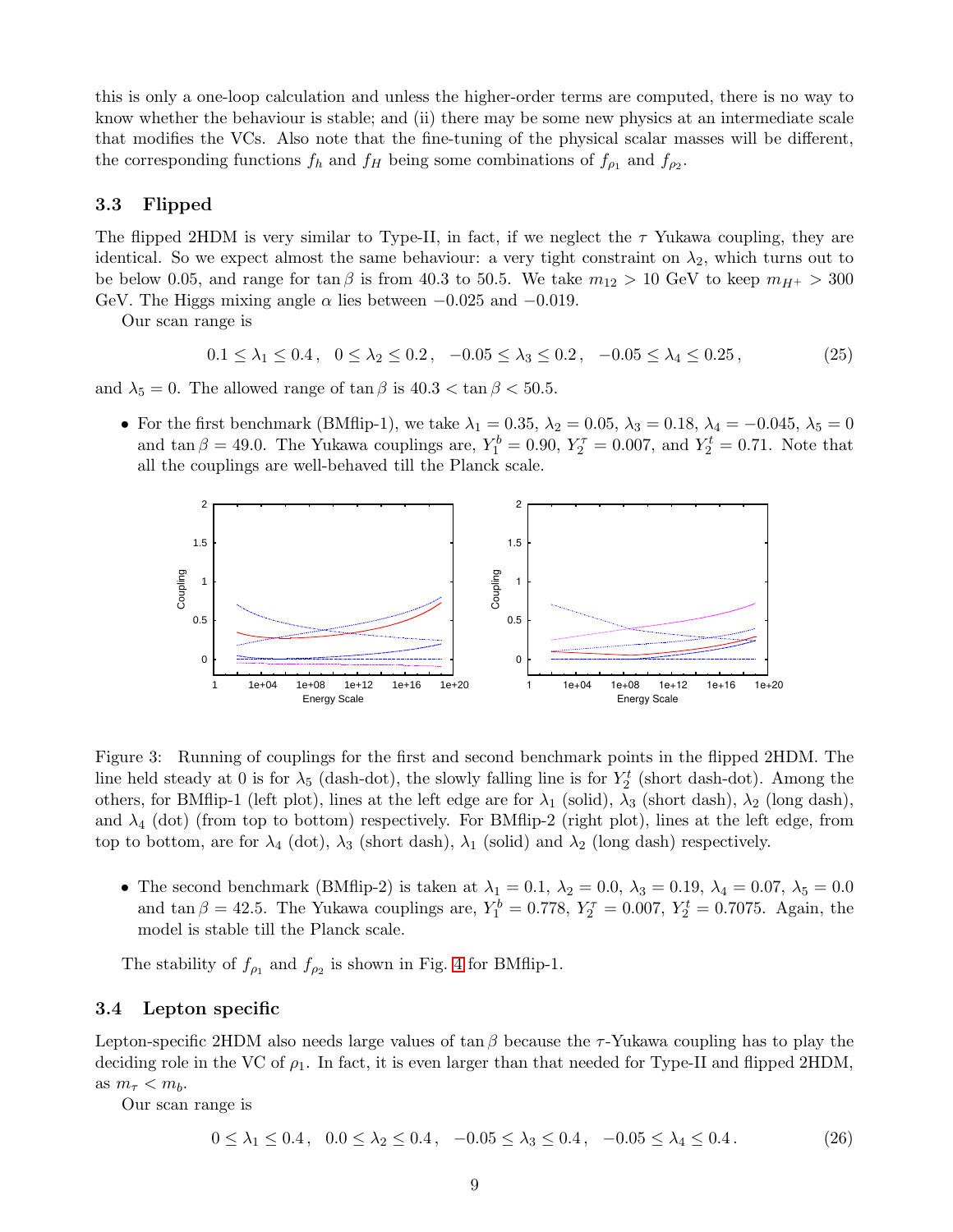

<span id="page-9-0"></span>Figure 4: Variation of  $f_{\rho_1}$  (red, solid) and  $f_{\rho_2}$  (blue, dashed) with energy for flipped 2HDM.

We find  $141 < \tan \beta < 221$  with  $\lambda_5 = 0$ , and  $-0.008 < \alpha < -0.004$ . Such large values of  $\tan \beta$  is known to be problematic for possible non-perturbative behavious of the Yukawa couplings. As the Yukawa couplings have a negative pull on the quartics, large values for them tend to make the quartic couplings negative very quickly, making the potential unstable. In fact, for the entire allowed parameter space, such instability occurs below 1 TeV. Thus, one is forced to predict some cutoff at 1 TeV or below, above which a new dynamics takes over.

### 4 Summary

We have discussed the fine-tuning problem in the context of 2HDMs. In particular, we try to find the parameter space in several 2HDMs where the quadratic divergences of the scalar masses are under control.

We have kept ourselves confined only among those models that do not have any tree-level FCNC. and explore the possible parameter space where the Veltman conditions are satisfied for all the scalars. This is helped by the fermionic couplings of the scalars; Type-I 2HDM does not possess this feature,  $\Phi_1$  does not have any fermionic coupling, so a successful cancellation of the  $\Lambda^2$  terms is never possible, even if we take some quartic scalar couplings to be negative. We emphasize that our results are valid only for standalone 2HDMs, not when they are embedded in a larger theory.

In contrast with the SM (or the Type-I 2HDM), it is possible to find a parameter space for all the other three 2HDMs where the VCs are satisfied. This may not seem very surprising, as we have more parameters to play with, but note that we also have a large number of constraints: the stability of the potential, the existence of a CP-even minimum, the lightest CP-even neutral scalar close to 125 GeV, the constraint on the charged Higgs mass, the necessity of making the 125 GeV scalar behave like the SM Higgs boson, etc. That such constraints are important can be seen from the lepton-specific 2HDM, where the requirement of large tan β forces large Yukawa couplings and destroys the stability of the potential at most above 1 TeV. However, it is too early to say that such models are not compatible with both LHC data and solution of the naturalness problem; 1 TeV is hardly a scale where one would talk about naturalness, and two-loop corrections might push the limit a bit upwards.

We find solutions only for the large tan  $\beta$  case: about 31.5 for Type-II, 42.5 for flipped, and about 140 for lepton-specific models. In fact, the allowed values of  $\tan \beta$  are severely restricted. The dependence of  $\tan \beta$  on  $\lambda_1$  is almost linear for Type II and flipped 2HDM; for the lepton specific 2HDM the dependence is more complicated. Anyway, we believe that this is an interesting result in the study of 2HDM.

Not all the solutions for Type-II and flipped 2HDMs are valid till the Planck scale. In particular, whenever we start with a large quartic coupling, there is always a chance that the Landau pole will be hit before  $M_{Pl}$ . Fortunately, for most part of the parameter space, even if the blow-up occurs, the scale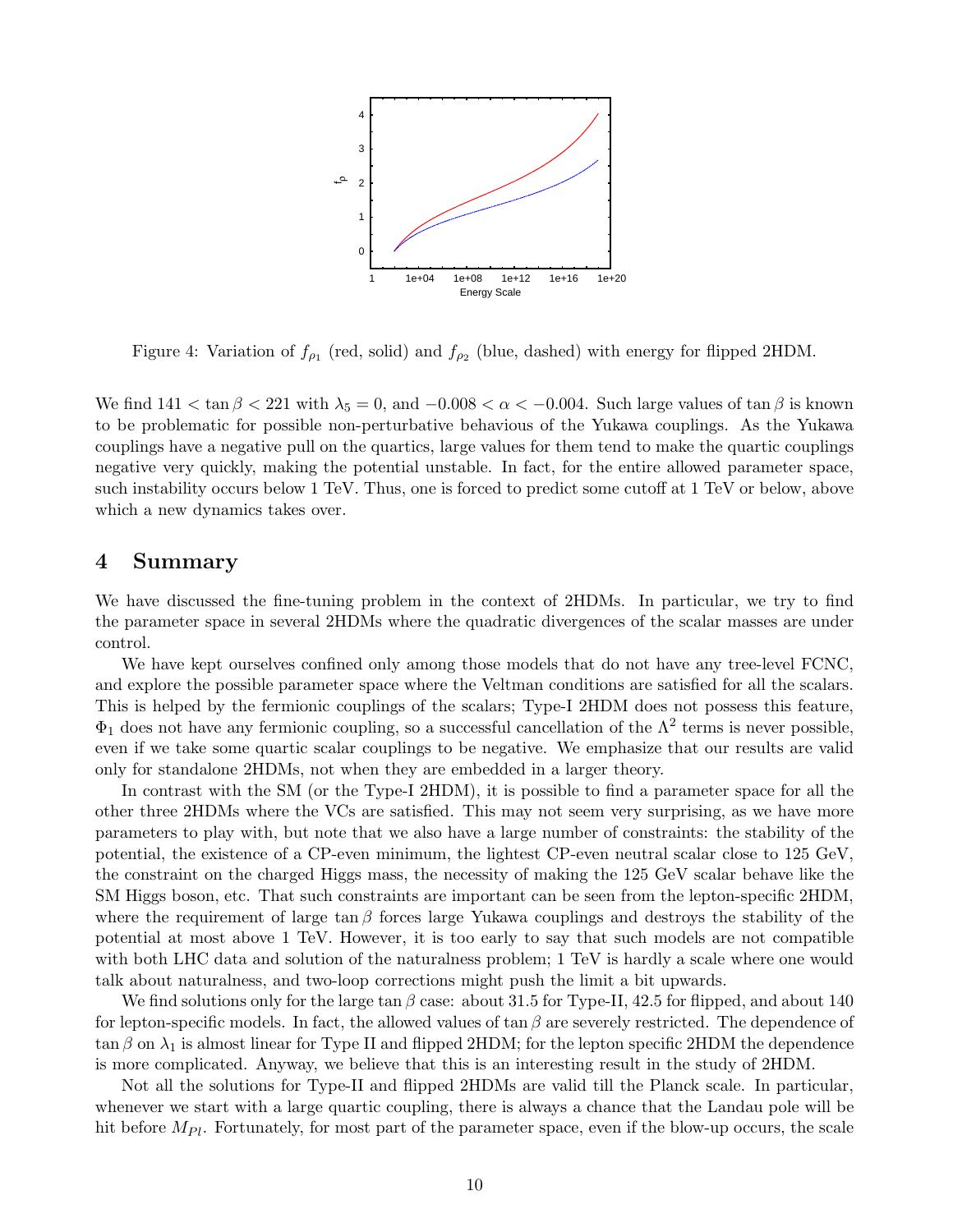is rather large and beyond the reach of the LHC. Such a behaviour may be taken as indicative of some other new physics taking over at that scale. For lepton-specific models, the instability demands some new physics possibly within the LHC reach.

Everything would have been perfect if the VCs were absolutely stable with the scale variation. Unfortunately, this is not so. But this may be due to the simplistic approach of keeping only the one-loop terms; at higher-orders, we might expect a scale independence.

# 5 Acknowledgements

The authors thank Debtosh Chowdhury for pointing out a mistake in the first version of the paper. A.K. acknowledges DST, Government of India, and CSIR, Government of India, for research support. I.C. acknowledges CSIR, Govt. of India, for a research fellowship.

## A RG equations

Without the Yukawa couplings, the one-loop RGEs are

$$
16\pi^{2}\beta_{\lambda_{1}} = 6\lambda_{1}^{2} + 2\lambda_{3}^{2} + \lambda_{4}^{2} + \lambda_{5}^{2} + 2\lambda_{3}\lambda_{4} - \frac{3}{2}\lambda_{1}\left(g_{1}^{2} + 3g_{2}^{2}\right) + \frac{3}{8}(g_{1}^{4} + 2g_{1}^{2}g_{2}^{2} + 3g_{2}^{4}),
$$
  
\n
$$
16\pi^{2}\beta_{\lambda_{2}} = 6\lambda_{2}^{2} + 2\lambda_{3}^{2} + \lambda_{4}^{2} + \lambda_{5}^{2} + 2\lambda_{3}\lambda_{4} - \frac{3}{2}\lambda_{2}\left(g_{1}^{2} + 3g_{2}^{2}\right) + \frac{3}{8}(g_{1}^{4} + 2g_{1}^{2}g_{2}^{2} + 3g_{2}^{4}),
$$
  
\n
$$
16\pi^{2}\beta_{\lambda_{3}} = (\lambda_{1} + \lambda_{2})(3\lambda_{3} + \lambda_{4}) + 2\lambda_{3}^{2} + \lambda_{4}^{2} + \lambda_{5}^{2} + \frac{3}{8}\left(3g_{2}^{4} + g_{1}^{4} - 2g_{1}^{2}g_{2}^{2}\right) - \frac{3}{2}\lambda_{3}\left(3g_{2}^{2} + g_{1}^{2}\right),
$$
  
\n
$$
16\pi^{2}\beta_{\lambda_{4}} = (\lambda_{1} + \lambda_{2} + 4\lambda_{3} + 2\lambda_{4})\lambda_{4} + 4\lambda_{5}^{2} + \frac{3}{2}g_{1}^{2}g_{2}^{2} - \frac{3}{2}\lambda_{4}\left(3g_{2}^{2} + g_{1}^{2}\right),
$$
  
\n
$$
16\pi^{2}\beta_{\lambda_{5}} = (\lambda_{1} + \lambda_{2} + 4\lambda_{3} + 6\lambda_{4})\lambda_{5} - \frac{3}{2}\lambda_{5}\left(3g_{2}^{2} + g_{1}^{2}\right).
$$
  
\n(A.1)

Once we include the Yukawa couplings, which are model-specific, the RGEs turn out to be as follows.

• Type II:

<span id="page-10-0"></span>
$$
(16\pi^2 \beta_{\lambda_1})_{total} = 16\pi^2 \beta_{\lambda_1} + 6\lambda_1 (Y_1^b)^2 + 2\lambda_1 (Y_1^{\tau})^2 - 6 (Y_1^b)^4 - 2 (Y_1^{\tau})^4 ,
$$
  
\n
$$
(16\pi^2 \beta_{\lambda_2})_{total} = 16\pi^2 \beta_{\lambda_2} + 6\lambda_2 (Y_2^t)^2 - 6 (Y_2^t)^4 ,
$$
  
\n
$$
(16\pi^2 \beta_{\lambda_3})_{total} = 16\pi^2 \beta_{\lambda_3} + 6\lambda_3 (Y_1^b)^2 + 2\lambda_3 (Y_1^{\tau})^2 + 3\lambda_3 (Y_2^t)^2 ,
$$
  
\n
$$
(16\pi^2 \beta_{\lambda_4})_{total} = 16\pi^2 \beta_{\lambda_4} + 6\lambda_4 (Y_1^b)^2 + 2\lambda_4 (Y_1^{\tau})^2 + 3\lambda_4 (Y_2^t)^2 ,
$$
  
\n
$$
(16\pi^2 \beta_{\lambda_5})_{total} = 16\pi^2 \beta_{\lambda_5} + 6\lambda_5 (Y_1^b)^2 + 2\lambda_5 (Y_1^{\tau})^2 + 3\lambda_5 (Y_2^t)^2 .
$$
  
\n(A.2)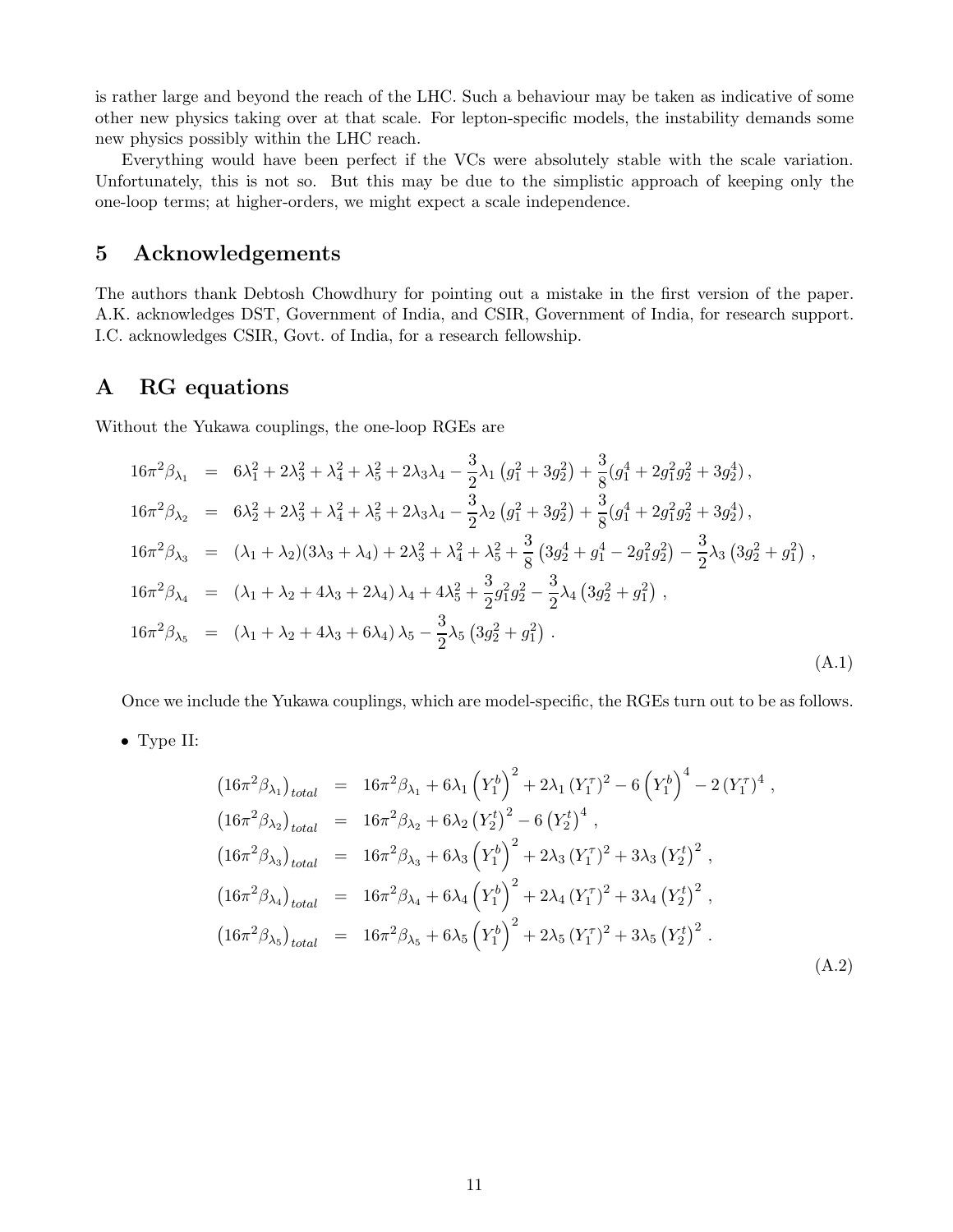$\bullet\,$  Lepton specific:

$$
(16\pi^2 \beta_{\lambda_1})_{total} = 16\pi^2 \beta_{\lambda_1} + 2\lambda_1 (Y_1^{\tau})^2 - 2 (Y_1^{\tau})^4 ,
$$
  
\n
$$
(16\pi^2 \beta_{\lambda_2})_{total} = 16\pi^2 \beta_{\lambda_2} + 6\lambda_2 (Y_2^t)^2 + 6\lambda_2 (Y_2^b)^2 - 6 (Y_2^t)^4 - 6 (Y_2^b)^4 ,
$$
  
\n
$$
(16\pi^2 \beta_{\lambda_3})_{total} = 16\pi^2 \beta_{\lambda_3} + 6\lambda_3 (Y_2^b)^2 + 2\lambda_3 (Y_1^{\tau})^2 + 3\lambda_3 (Y_2^t)^2 ,
$$
  
\n
$$
(16\pi^2 \beta_{\lambda_4})_{total} = 16\pi^2 \beta_{\lambda_4} + 6\lambda_4 (Y_2^b)^2 + 2\lambda_4 (Y_1^{\tau})^2 + 3\lambda_4 (Y_2^t)^2 ,
$$
  
\n
$$
(16\pi^2 \beta_{\lambda_5})_{total} = 16\pi^2 \beta_{\lambda_5} + 6\lambda_5 (Y_2^b)^2 + 2\lambda_5 (Y_1^{\tau})^2 + 3\lambda_5 (Y_2^t)^2 .
$$
  
\n(A.3)

 $\bullet\,$  Flipped:

$$
(16\pi^2 \beta_{\lambda_1})_{total} = 16\pi^2 \beta_{\lambda_1} + 6\lambda_1 (Y_1^b)^2 - 6 (Y_1^b)^4,
$$
  
\n
$$
(16\pi^2 \beta_{\lambda_2})_{total} = 16\pi^2 \beta_{\lambda_2} + 6\lambda_2 (Y_2^t)^2 + 2\lambda_2 (Y_2^{\tau})^2 - 6 (Y_2^t)^4 - 2 (Y_2^{\tau})^4,
$$
  
\n
$$
(16\pi^2 \beta_{\lambda_3})_{total} = 16\pi^2 \beta_{\lambda_3} + 3\lambda_3 (Y_2^t)^2 + 2\lambda_3 (Y_2^{\tau})^2 + 6\lambda_3 (Y_1^b)^2,
$$
  
\n
$$
(16\pi^2 \beta_{\lambda_4})_{total} = 16\pi^2 \beta_{\lambda_4} + 3\lambda_4 (Y_2^t)^2 + 2\lambda_4 (Y_2^{\tau})^2 + 6\lambda_4 (Y_1^b)^2,
$$
  
\n
$$
(16\pi^2 \beta_{\lambda_5})_{total} = 16\pi^2 \beta_{\lambda_5} + 3\lambda_5 (Y_2^t)^2 + 2\lambda_5 (Y_2^{\tau})^2 + 6\lambda_5 (Y_1^b)^2.
$$
  
\n(A.4)

Note that we have not talked about the RGEs of Type-I 2HDM, the reasons are given in the main body of the paper.

The Yukawa RGEs are:

• Type-II:

$$
16\pi^2 \beta_{Y_1^b} = \frac{1}{2} Y_1^b \left[ -8g_s^2 - \frac{9}{4}g_2^2 - \frac{5}{12}g_1^2 + \frac{9}{2} \left( Y_1^b \right)^2 + (Y_1^{\tau})^2 + \frac{1}{2} \left( Y_2^t \right)^2 \right]
$$
  
\n
$$
16\pi^2 \beta_{Y_2^t} = \frac{1}{2} Y_2^t \left[ -8g_s^2 - \frac{9}{4}g_2^2 - \frac{17}{12}g_1^2 + \frac{9}{2} \left( Y_2^t \right)^2 + \frac{1}{2} \left( Y_1^b \right)^2 \right]
$$
  
\n
$$
16\pi^2 \beta_{Y_1^{\tau}} = \frac{1}{2} Y_1^{\tau} \left[ -\frac{9}{4} g_2^2 - \frac{15}{4} g_1^2 + 3 \left( Y_1^b \right)^2 + \frac{5}{2} \left( Y_1^{\tau} \right)^2 \right]
$$
  
\n(A.5)

 $\bullet\,$  Lepton specific:

$$
16\pi^{2}\beta_{Y_{2}^{b}} = \frac{1}{2}Y_{2}^{b} \left[ -8g_{s}^{2} - \frac{9}{4}g_{2}^{2} - \frac{5}{12}g_{1}^{2} + \frac{9}{2}\left(Y_{2}^{b}\right)^{2} + \frac{3}{2}\left(Y_{2}^{t}\right)^{2} \right]
$$
  
\n
$$
16\pi^{2}\beta_{Y_{2}^{t}} = \frac{1}{2}Y_{2}^{t} \left[ -8g_{s}^{2} - \frac{9}{4}g_{2}^{2} - \frac{17}{12}g_{1}^{2} + \frac{9}{2}\left(Y_{2}^{t}\right)^{2} + \frac{3}{2}\left(Y_{2}^{b}\right)^{2} \right]
$$
  
\n
$$
16\pi^{2}\beta_{Y_{1}^{\tau}} = \frac{1}{2}Y_{1}^{\tau} \left[ -\frac{9}{4}g_{2}^{2} - \frac{15}{4}g_{1}^{2} + \frac{5}{2}\left(Y_{1}^{\tau}\right)^{2} \right]
$$
  
\n
$$
(A.6)
$$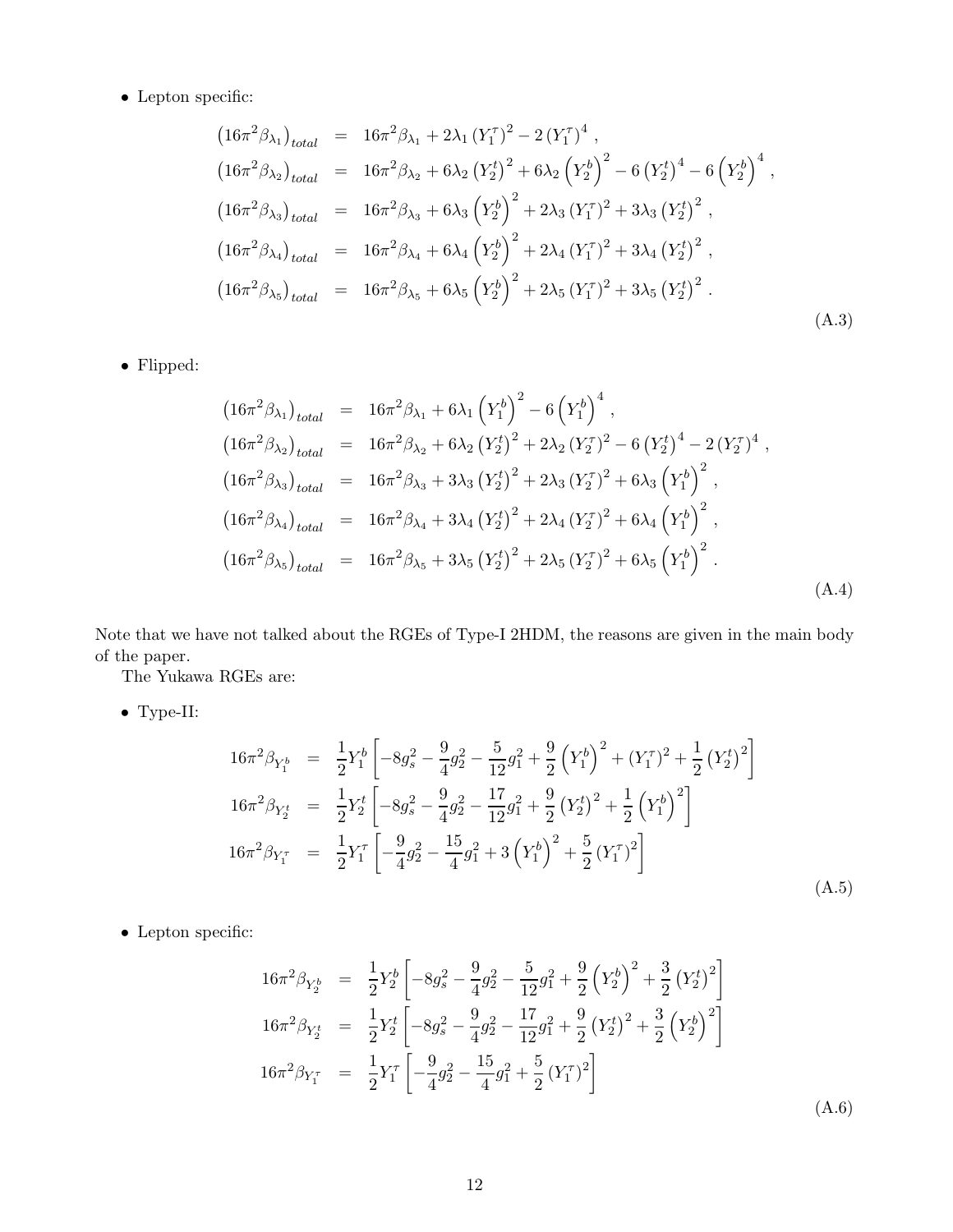• Flipped:

$$
16\pi^2 \beta_{Y_1^b} = \frac{1}{2} Y_1^b \left[ -8g_s^2 - \frac{9}{4}g_2^2 - \frac{5}{12}g_1^2 + \frac{9}{2} (Y_1^b)^2 + \frac{1}{2} (Y_2^t)^2 \right]
$$
  
\n
$$
16\pi^2 \beta_{Y_2^t} = \frac{1}{2} Y_2^t \left[ -8g_s^2 - \frac{9}{4}g_2^2 - \frac{17}{12}g_1^2 + \frac{9}{2} (Y_2^t)^2 + \frac{1}{2} (Y_1^b)^2 + (Y_2^{\tau})^2 \right]
$$
  
\n
$$
16\pi^2 \beta_{Y_2^{\tau}} = \frac{1}{2} Y_2^{\tau} \left[ -\frac{9}{4}g_2^2 - \frac{15}{4}g_1^2 + \frac{5}{2} (Y_2^{\tau})^2 + 3 (Y_2^t)^2 \right]
$$
  
\n(A.7)

Here  $g_s$ ,  $g_1$  and  $g_2$  are gauge coupling constants of  $SU(3)_c$ ,  $U(1)_Y$  and  $SU(2)_L$  respectively,  $\beta_h \equiv$  $dh/dt$ , and  $t \equiv \ln(q^2/\mu^2)$ . Note that our definition of t differs by a factor of 2 from that used by some authors.

A more compact form of the one-loop RGEs for the Yukawa couplings, valid for all 2HDMS, is [\[1\]](#page-12-0)

$$
16\pi^{2}\beta_{Y_{j}^{b}} = \frac{1}{2}a_{b}Y_{j}^{b} + \frac{1}{2}\sum_{k=1}^{n_{H}}T_{jk}Y_{k}^{b} + \frac{1}{2}\sum_{k=1}^{n_{H}}\left(-2Y_{k}^{t}Y_{j}^{t\dagger}Y_{k}^{b} + \frac{1}{2}Y_{k}^{t}Y_{k}^{t\dagger}Y_{j}^{b} + Y_{j}^{b}Y_{k}^{b\dagger}Y_{k}^{b} + \frac{1}{2}Y_{k}^{b}Y_{k}^{b\dagger}Y_{j}^{b}\right), \qquad (A.8)
$$

$$
16\pi^{2}\beta_{Y_{j}^{t}} = \frac{1}{2}a_{t}Y_{j}^{t} + \frac{1}{2}\sum_{k=1}^{n_{H}}T_{jk}^{*}Y_{k}^{t} + \frac{1}{2}Y_{k}^{b}Y_{k}^{b\dagger}Y_{j}^{t} + Y_{j}^{t}Y_{k}^{t\dagger}Y_{k}^{t} + \frac{1}{2}Y_{k}^{t}Y_{k}^{t\dagger}Y_{j}^{t}\right),
$$
\n(A.9)

$$
16\pi^2 \beta_{Y_j^\tau} = \frac{1}{2} a_\tau Y_j^\tau + \frac{1}{2} \sum_{k=1}^{n_H} T_{jk} Y_k^\tau + \frac{1}{2} \sum_{k=1}^{n_H} \left( \frac{1}{2} Y_k^\tau Y_k^{\tau \dagger} Y_j^\tau + Y_j^\tau Y_k^{\tau \dagger} Y_k^\tau \right) , \tag{A.10}
$$

where

$$
a_b = -8g_s^2 - \frac{9}{4}g_2^2 - \frac{5}{12}g_1^2,
$$
  
\n
$$
a_t = -8g_s^2 - \frac{9}{4}g_2^2 - \frac{17}{12}g_1^2,
$$
  
\n
$$
a_\tau = -\frac{9}{4}g_2^2 - \frac{15}{4}g_1^2,
$$
  
\n
$$
T_{jk} = 3tr\left(Y_j^bY_k^{b\dagger} + Y_j^{t\dagger}Y_k^t\right) + tr\left(Y_j^\tau Y_k^{\tau\dagger}\right).
$$
\n(A.11)

# <span id="page-12-0"></span>References

- [1] G. C. Branco, P. M. Ferreira, L. Lavoura, M. N. Rebelo, M. Sher and J. P. Silva, Phys. Rept. 516, 1 (2012) [\[arXiv:1106.0034](http://arxiv.org/abs/1106.0034) [hep-ph]].
- <span id="page-12-2"></span><span id="page-12-1"></span>[2] S. L. Glashow and S. Weinberg, Phys. Rev. D 15, 1958 (1977).
- <span id="page-12-3"></span>[3] E. A. Paschos, Phys. Rev. D 15, 1966 (1977).
- [4] G. C. Branco, W. Grimus and L. Lavoura, Phys. Lett. B 380, 119 (1996) [\[hep-ph/9601383\]](http://arxiv.org/abs/hep-ph/9601383).